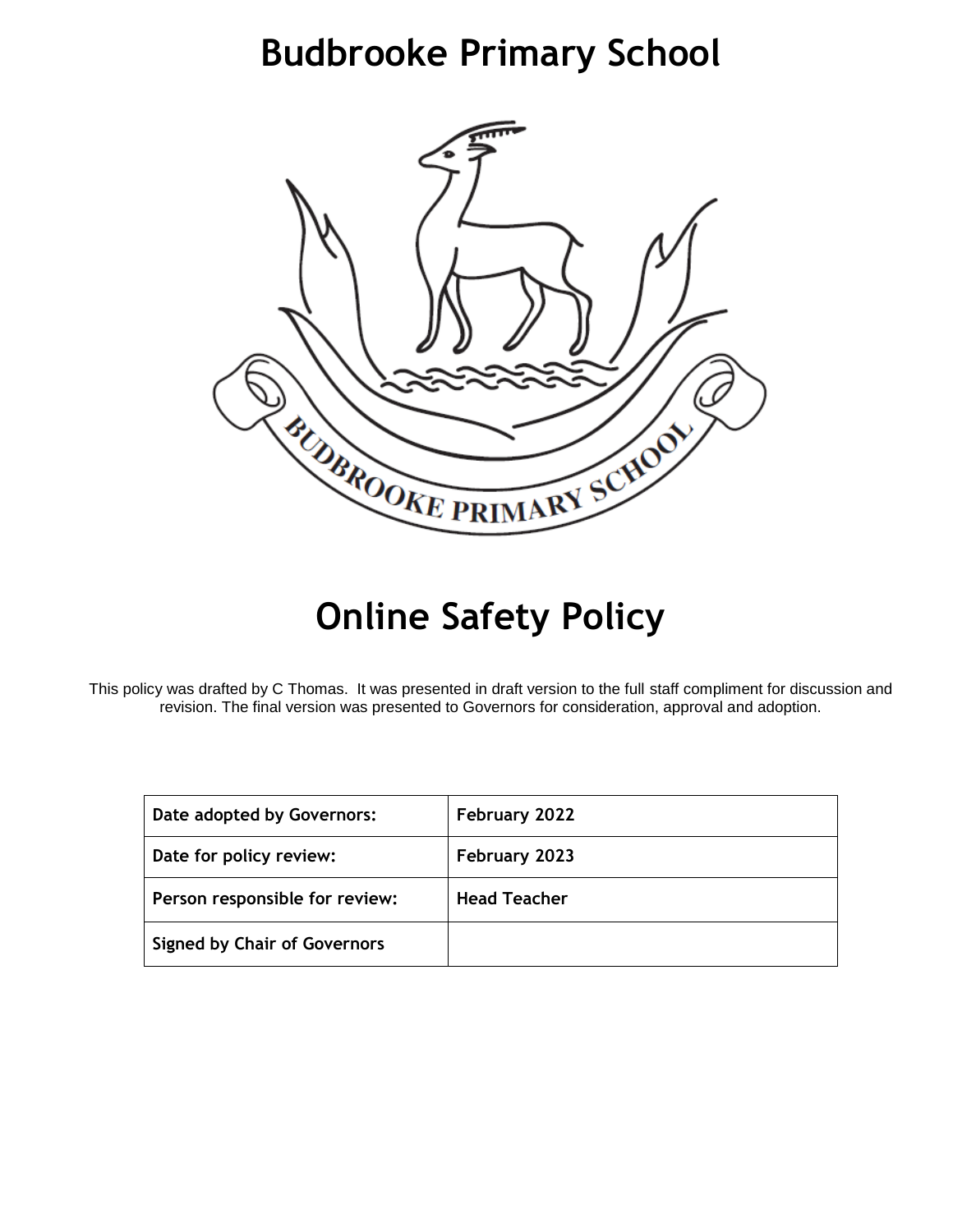# **1. Introduction**

At Budbrooke Primary school, we understand the responsibility we have to educate our pupils on online safety issues; teaching them appropriate behaviours and critical thinking skills to enable them to remain both safe and legal when using the internet and related technologies, in and beyond the context of the classroom. We have a whole school approach to the safe use of ICT and creating this safe learning environment includes three main elements:

- an effective range of technological tools
- policies and procedures, with clear roles and responsibilities
- a comprehensive online safety programme for pupils and staff

Online safety encompasses Internet technologies and electronic communications such as mobile phones and tablets as well as collaboration tools, use of Social Media and personal publishing. It highlights the need to educate pupils about the benefits and risks of using technology and provides safeguards and awareness for users to enable them to control their online experience.

## **Writing and reviewing the Online safety policy**

- The Online Safety Policy has been written by the Computing coordinator after consultation with the Headteacher, school staff and governors.
- The Online Safety Policy will be reviewed annually and compliance will be monitored throughout the year.

## **Why Internet use is important**

- The Internet is an essential element in 21st century life for education, business and social interaction. The school has a duty to provide pupils with quality Internet access as part of their learning experience.
- Internet use is a part of the statutory curriculum and a necessary tool for staff and pupils.
- Pupils use the Internet widely outside school and need to learn how to evaluate Internet information and to take care of their own safety and security in an online world.
- The purpose of Internet use in school is to raise educational standards, to promote pupil achievement, to support the professional work of staff and to enhance the school's management functions.
- Internet access is an entitlement for pupils who show a responsible and mature approach to its use.

# **2. Statement of Intent**

The purpose of this policy is to ensure that all staff, parents, governors and children at Budbrooke Primary school understand and agree the school's approach to online safety. Budbrooke's online safety policy operates in conjunction with other policies including those for Safeguarding, Behaviour, Anti-Bullying, Data Protection, Code of Conduct policy and Acceptable Use.

## **3. Aims and Objectives**

It is the aim of this school to provide every child with the best education possible. Our objective in setting out the school's Online Safety Policy is to make everyone aware that we want all pupils to benefit as fully as possible from the education provided safely within the school by:

## **4. Teaching and Learning**

- Having a relevant up-to-date online safety curriculum which is progressive from Early Years to the end of Year 6.
- A curriculum that is threaded throughout other curriculums and embedded in the day-to-day lives of our pupils.
- Pupils will be taught what Internet use is acceptable and what is not and given clear objectives for Internet use.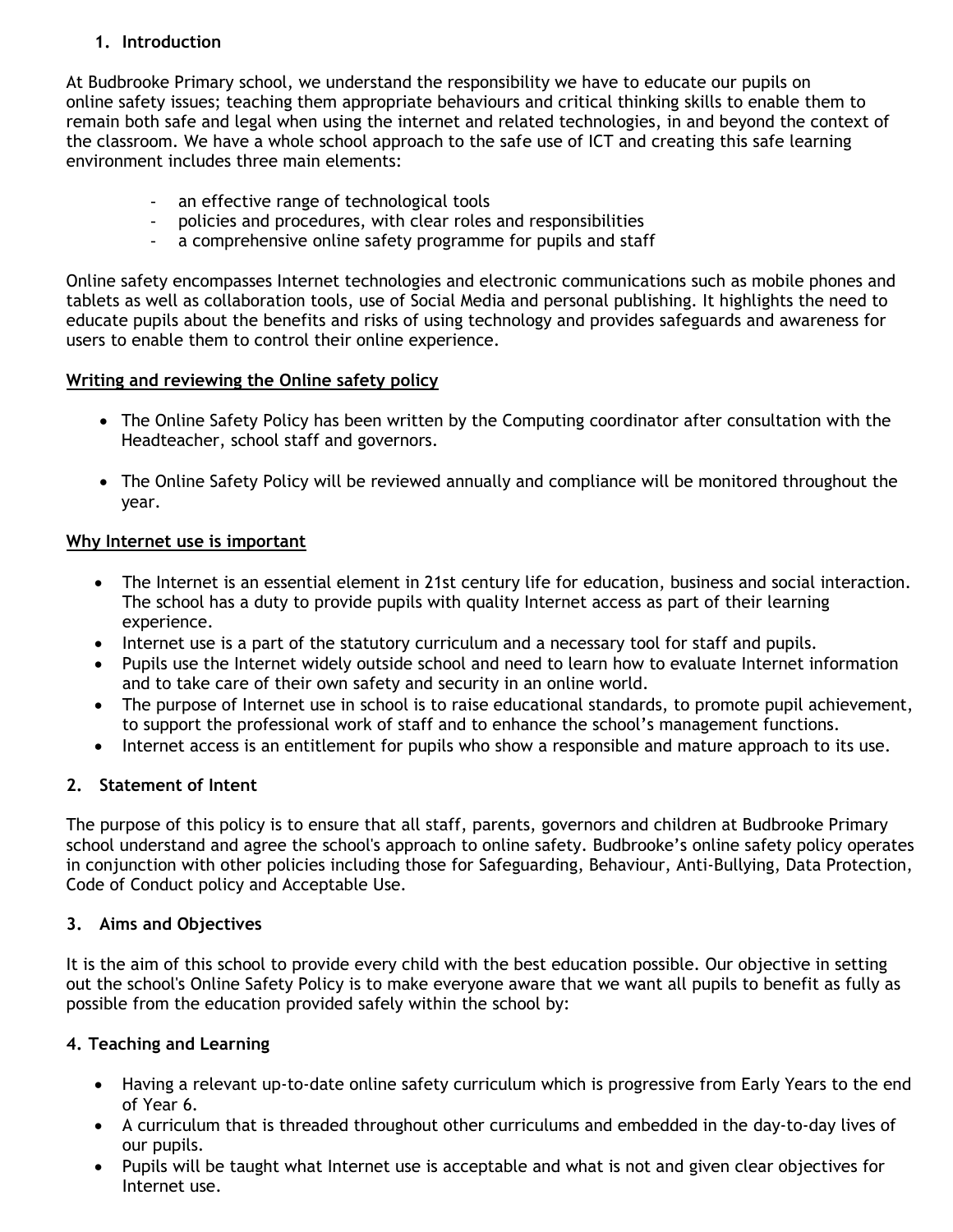- Pupils are taught about the safe use of social networking sites as part of their online safety lessons in school
- Pupils are advised never to give out personal details of any kind which may identify them or their location. Examples would include real name, address, mobile or landline phone numbers, school, IM address, e-mail address, names of friends, specific interests and clubs etc.
- Staff should guide pupils in on-line activities that will support the learning outcomes planned for the pupils' age and maturity and educate them in the effective use of the Internet in research, including the skills of knowledge location, retrieval and evaluation.
- Pupils should be taught to be critically aware of the materials they read and shown how to validate information before accepting its accuracy.
- Training for staff and governors which is relevant to their needs and ultimately positively impacts on the pupils.
- Scheduled pupil voice sessions and learning walks steer changes and inform teaching and learning requirements.
- The school will ensure that the copying and subsequent use of Internet derived materials by staff and pupils complies with copyright law.
- Online safety rules will be discussed with the pupils at the start of each year and in line with the units set out in the Computing Scheme of Work.
- Pupils will be taught how to use communication tools appropriately, as part of general ICT/Computing lessons and online safety lessons.

## **5. Communication**

- Through our home/school links and communication channels, parents are kept up to date with relevant online safety matters, policies and agreements. They know who to contact at school if they have concerns.
- Online safety posters will be prominent in environments such as the Computing Suite, so all users can see them.
- Pupils, staff and parents have Acceptable Use Policies which are signed.

# **6. E-mail content and the school website**

- Pupils may use a school email account in the school when supervised and for an educational purpose.
- The contact details on the school website should be the school address, email and telephone number, staff or pupils' personal information will not be published.
- Photographs that include pupils will be selected carefully and only if permission from parents and carers has been granted.
- Written permission from parents or carers will be obtained before photographs of pupils are published on the school website/social media

## **7. Social networking and personal publishing**

- The school will deny access to social networking sites and children will be strongly advised not to use these at home in line with the Terms of Use linked to each service.
- Reminders will be shared with parents through the school newsletter and in weekly class emails.
- Pupils and parents will be advised that the use of social network spaces outside school may be inappropriate for primary aged pupils, and that many social networking sites have a specified minimum age of 13 years old.

## **8. Filtering and monitoring**

- The school will work with the LA, Academy Trust, DfE and Internet Service Provider (ISP) to ensure systems to protect pupils are reviewed and improved. School ICT systems capacity and security are regularly reviewed through ongoing monitoring via the Local Authority.
- If staff or pupils discover an unsuitable site, it must be reported to Senior Leadership Team/Computing Subject coordinator.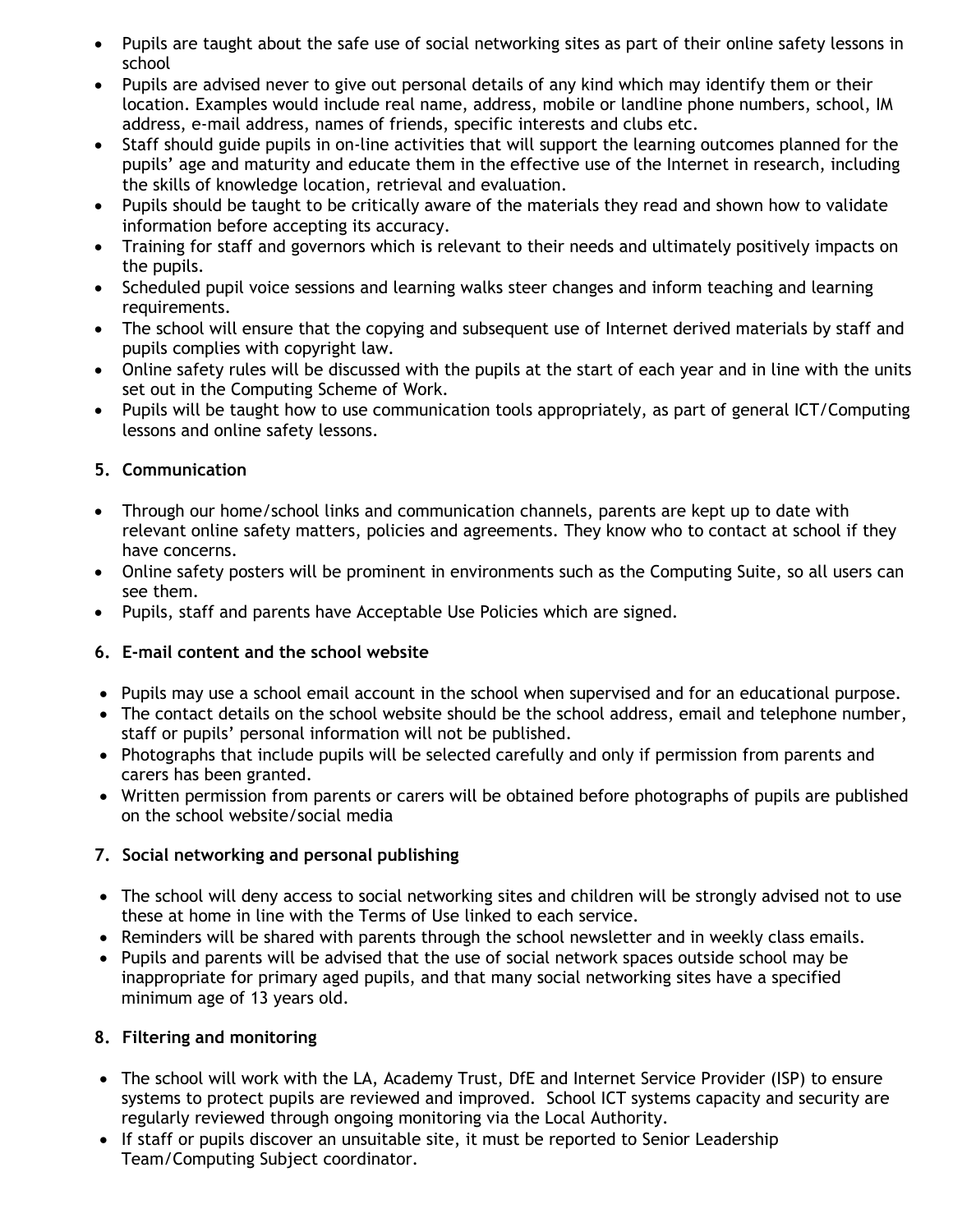- An incident log must also be completed on our schools Behaviour Log system if a pupil has been found to be misusing our computing system.
- Our online safety policy clearly states how monitoring of online safety is undertaken and any incidents/infringements to it are dealt with.
- Pupils are informed that network and Internet use is monitored and misuse is followed up.

## **9. Assessing Risks**

- In common with other media such as magazines, books and video, some material available via the Internet is unsuitable for pupils. Our school will take all reasonable precautions to ensure that users access only appropriate material. However, due to the international scale and linked nature of Internet content, it is not possible to guarantee that unsuitable material will never appear on a school computer. The school cannot accept liability for the material accessed, or any consequences of Internet access.
- Emerging technologies will be examined for educational benefit before any potential use in school is allowed.
- Curriculum Online safety should be a focus in all areas of the curriculum and staff should reinforce online safety messages in the use of ICT across the curriculum.
- In lessons where internet use is pre-planned, it is best practice that pupils should be guided to sites checked as suitable for their use and that processes are in place for dealing with any unsuitable material that is found in internet searches.
- Where pupils are allowed to freely search the internet, e.g. using search engines, staff should be vigilant in monitoring the content of the websites the young people visit.
- It is accepted that from time to time, for good educational reasons, pupils may need to research topics (e.g. racism, drugs, discrimination) that would normally result in internet searches being blocked. In such a situation, staff can take this request to the Computing Coordinator who can request that these sites be temporarily or permanently removed from the filtered list
- Rules for Internet access will be posted in all networked rooms.

## **10.Handling online safety complaints**

- The Headteacher will deal with complaints of Internet misuse. They may seek advice and guidance from the school Computing Subject coordinator and designated safeguarding leads.
- Any complaint about staff misuse must be referred to the Headteacher
- Complaints of a child protection nature must be dealt with in accordance with the school Safeguarding & Child Protection Policy.

## **11.Infrastructure, system security, filtering and monitoring**

- The security of the school information systems will be reviewed regularly
- Virus protection will be installed and updated regularly
- The school uses the Warwickshire Broadband with its firewall and filters.
- The school provides an additional level of protection through its deployment of Policy Central in partnership with Warwickshire ICT Development Services
- The school will work in partnership with the Warwickshire ICT Development Service to ensure filtering systems are as effective as possible
- If staff or pupils discover unsuitable sites, the URL, time and date must be reported to the Headteacher or the Computing coordinator, who will report this to the ICT Development Service filtering team.
- All users will have clearly defined access rights to school ICT systems. The Local Authority ICT Development Service provides the school with ICT Equipment where access rights are already defined.
- Social networking sites and newsgroups will be blocked to pupils unless a specific use is approved.
- Staff will monitor the usage of the communication tools by pupils in all areas, in particular message and communication tools and publishing facilities.

## **12.Usernames and passwords**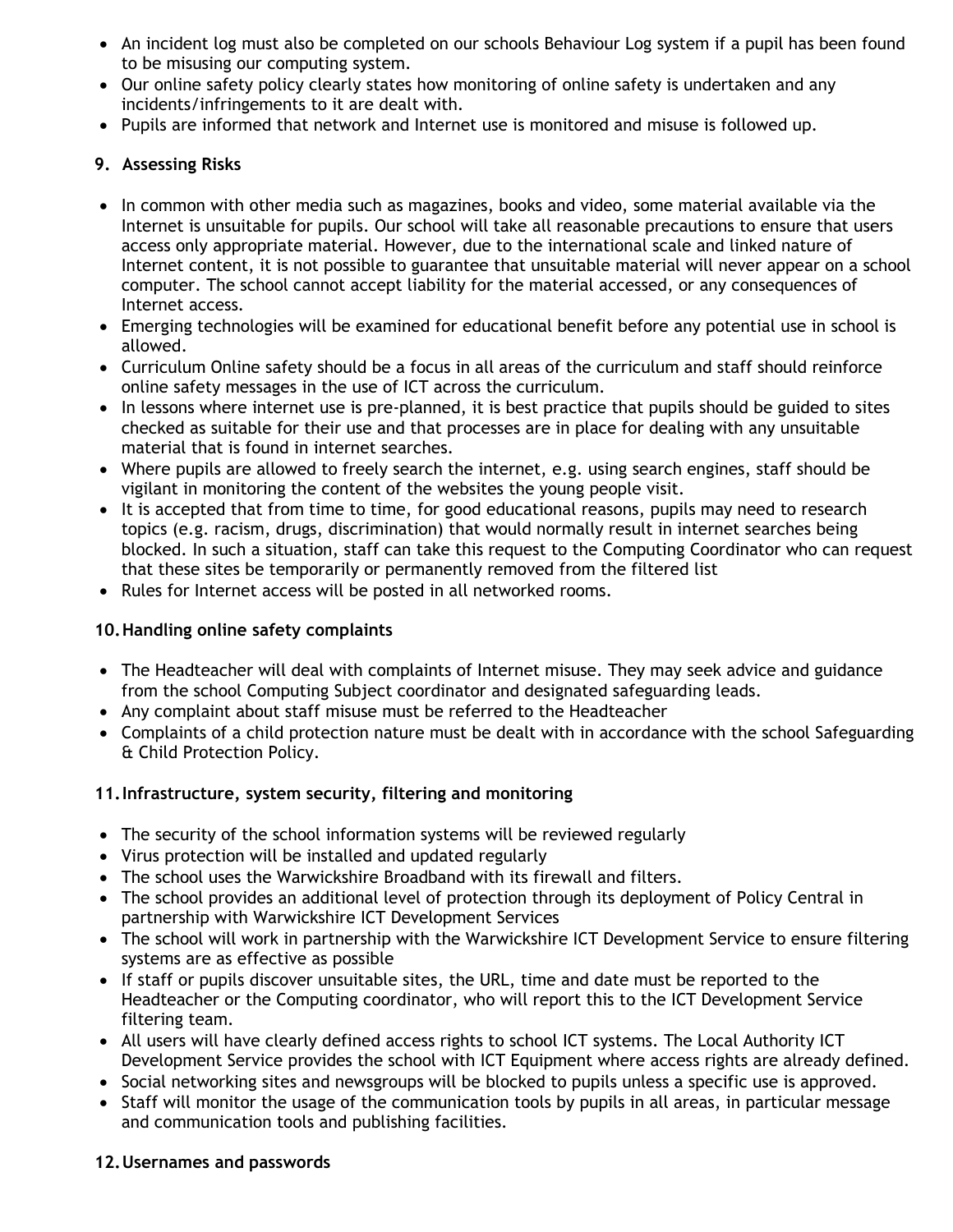- All pupils will be provided with a username and password which will provide them secure access to school curriculum devices, the School website and email at an age appropriate level.
- Pupils in Reception will log on with a class account.
- Use by pupils in this way should always be supervised and members of staff should never use a class log on for their own network access.
- All pupils new to the school are initially provisioned with a username and password that is unique to them
- All Staff will be provided with a username and password which will provide them secure access to school curriculum devices, the school website and email.
- Users will be made responsible for the security of their username and password, must not allow other users to access the systems using their log on details and must immediately report any suspicion or evidence that there has been a breach of security.
- 'Guests' such as supply teachers are provided with a username and password if they require access to school systems. The School Office record this to make it possible to trace back any instances if misuse.
- When staff, pupils etc leave the school their account or rights to specific school areas will be disabled or transferred to their new establishment.

## **13.Personal data**

Personal data will be recorded, processed, transferred and made available according to the Data Protection Act 2018. Following a number of "high profile" losses of personal data by public organisations, schools are likely to be subject to greater scrutiny in their care and use of personal data. Staff must ensure that they:

- At all times take care to ensure the safe keeping of personal data, minimising the risk of its loss or misuse.
- Use personal data only on secure password protected computers and other devices, ensuring that they are properly "logged-off" at the end of any session in which they are using personal data.
- Transfer data using encryption and secure password protected devices.
- When personal data is stored on any portable computer system, USB stick or any other removable media, the data must be encrypted and password protected

# **14.Communications (Email/Blogging)**

- Pupils are taught how to use email accounts safely from Year 1 onwards
- Pupils may only use approved we-learn e-mail accounts on the school system.
- Children are not allowed access to other e-mail accounts whilst in school.
- Pupils are taught about the appropriate use of email/blogging, including the type of language that they use in different situations
- Pupils are taught to tell an adult they trust if they receive an offensive e-mail/blog.
- Pupils are taught not reveal personal details of themselves or others in e-mail/blog communication, or arrange to meet anyone without specific permission
- The forwarding of chain letters is not permitted.
- Access to online blogging systems will need to be pre-approved by the Senior Leadership Team.
- Any concerns with blogging content may be recorded and dealt with in the following ways:
	- $\circ$  a) The user will be asked to remove any material deemed to be inappropriate or offensive.
	- $\circ$  b) The material will be removed by the site administrator if the user does not comply.
	- $\circ$  c) Access to the communication tool for the user may be suspended.
	- $\circ$  d) The user will need to discuss the issues with a member of SLT before reinstatement.
	- o e) A pupil's parent/carer may be informed.

## **15. Video conferencing**

- Video conferencing will use the educational broadband network to ensure quality of service and security rather than the Internet.
- External IP addresses will not be made available to other sites.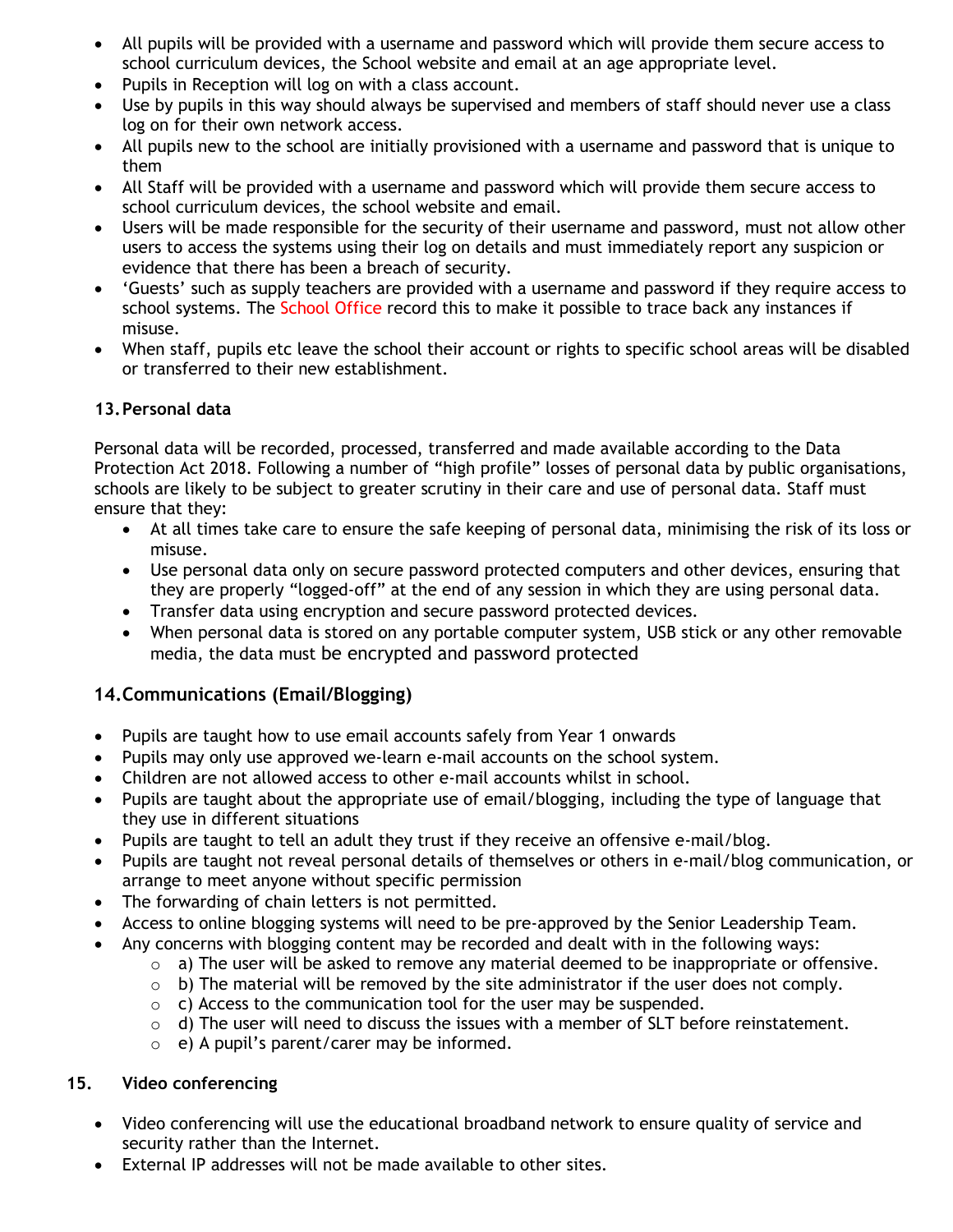- Pupils should ask permission from the supervising teacher before making or answering a video conference call.
- Video conferencing will be supervised appropriately for the pupils' age.
- Teaching staff and pupils will only use video conferencing approved tools, such as Microsoft Teams
- When communicating with pupils, staff will only use online systems or apps approved by the Senior Leadership Team.

## **16. Mobile phones**

- Pupils are not allowed access to mobile phones in school, unless there has been a specific agreement with a parent for a specific reason
- Mobile phones will not be used by staff during face-to-face sessions with pupils
- The sending of abusive or inappropriate text messages between any members of the school community is forbidden.
- Staff contact with pupils via a mobile phone is forbidden
- Staff will be made aware that connecting a personal mobile phone / Smart phone to the school's wireless system will result in that phone being monitored in the same way that networked devices are monitored.

# **17. Cyberbullying**

Cyberbullying (along with all forms of bullying) will not be tolerated in school and there are clear procedures in place to support anyone affected by Cyberbullying.

- All incidents of Cyberbullying reported to the school will be recorded.
- Pupils, staff and parents/carers will be advised to keep a record of the bullying as evidence.
- The school will take steps to identify the bully, where appropriate, such as examining system logs, identifying and interviewing possible witnesses, and contacting the service provider and the police, if necessary

Sanctions for those involved in Cyberbullying may include:

- The bully will be asked to remove any material deemed to be inappropriate or offensive.
- A service provider may be contacted to remove content.
- Internet access may be suspended at school for the user for a period of time.
- Parent/carers may be informed.
- The Police will be contacted if a criminal offence is suspected.

# **18. Unsuitable / Inappropriate activities**

Users shall not visit Internet sites, make, post, download, upload, data transfer, communicate or pass on, material, remarks, proposals or comments that contain or relate to:

- Promotion or conduct of illegal acts, e.g. under child protection, obscenity, computer misuse and fraud legislation.
- Criminally racist material in the UK
- Child sexual abuse images
- Pornography
- Promotion of any kind of discrimination
- Promotion of racial or religious hatred
- Threatening behaviour, including promotion of physical violence or mental harm
- Any other information which may be offensive to colleagues or breaches the integrity of the ethos of the school or brings the school into disrepute
- Using school systems to run a private business
- Using systems, applications, websites or other mechanisms that bypass the filtering or other safeguards employed by Warwickshire ICT Development Service / the school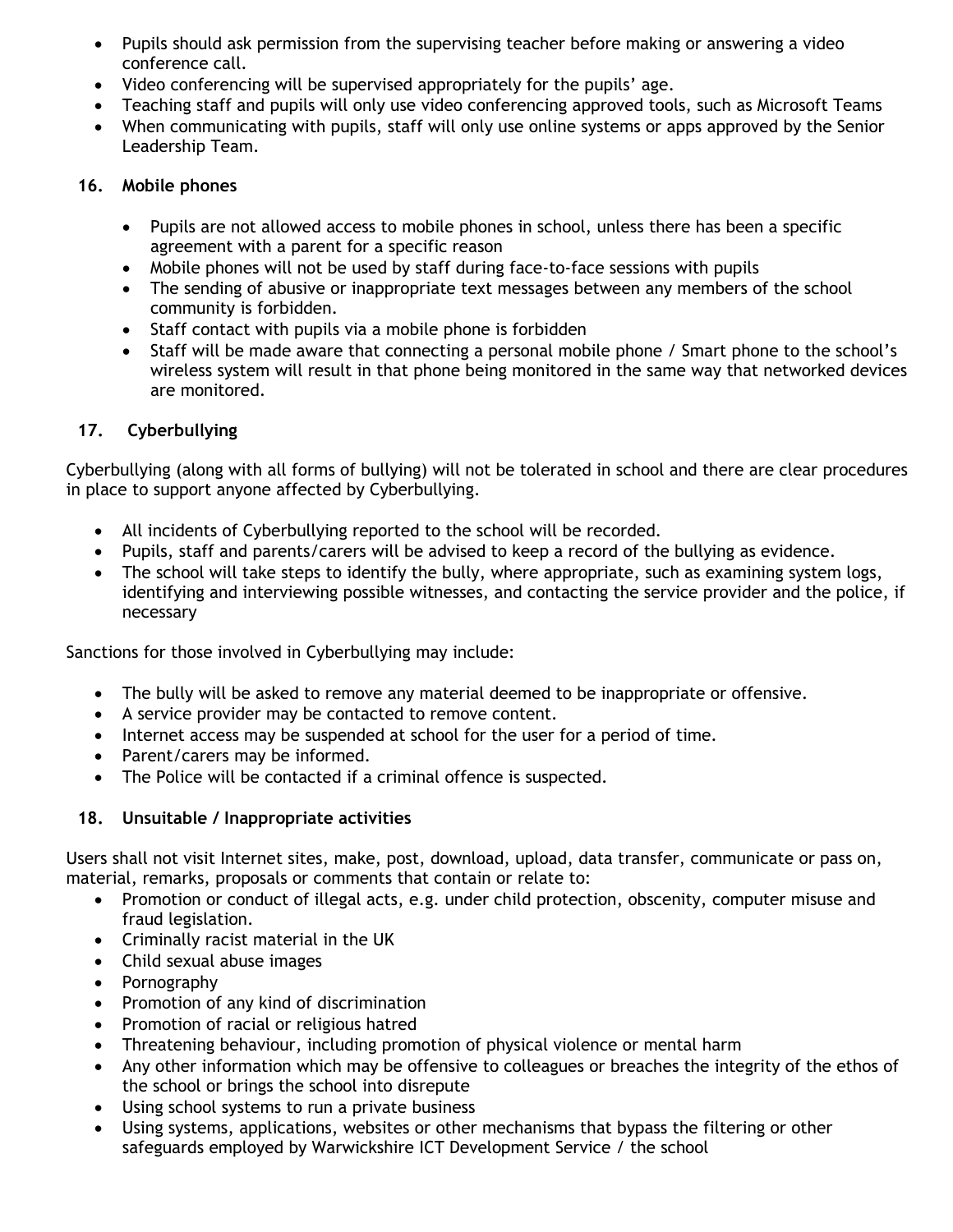- Revealing or publicising confidential information (e.g. personal information, databases, computer/network access codes and passwords)
- Creating or propagating computer viruses or other harmful files
- Carrying out sustained or instantaneous high volume network traffic that causes network congestion and hinders others in their use of the internet
- On-line gambling

## **19. Responding to incidents of misuse**

It is hoped that all members of the school community will be responsible users of ICT, who understand and follow this policy. However, there may be times when infringements of the policy could take place, through careless or irresponsible or, very rarely, through deliberate misuse.

- Complaints of Internet misuse will be dealt with by the Headteacher or Deputy Headteacher
- Complaints of a child protection nature must be dealt with in accordance with the school's Safeguarding and Children Protection Policy.
- If any apparent or actual misuse appears to involve illegal activity then the school will report the incident to the Local Authority in the first instance and inform the police.

It is more likely that the school will need to deal with incidents that involve inappropriate rather than illegal misuse. It is important that any incidents are dealt with as soon as possible in a proportionate manner, and that members of the school community are aware that incidents have been dealt with.

Inappropriate usage by Pupils includes:

- Deliberately accessing or trying to access material that could be considered illegal
- deliberately accessing or trying to access material that is not age-appropriate
- Unauthorised use of non-educational sites during lessons
- Unauthorised use of mobile phone / digital camera / other hand-held devices
- Unauthorised use of social networking / personal email
- Attempting to access or accessing the school network using another users account
- Sending an email, text or other electronic message that is regarded as offensive, harassment or of a bullying nature
- Actions which could bring the school into disrepute or breach the integrity or ethos of the school.

Depending on the serious of the inappropriate usage by a pupil, staff will use one or more of the following sanctions:

- Verbal warnings
- Refer to the Headteacher/Deputy Headteacher
- Inform parents/carers
- Remove network/internet access rights
- Refer to the police

Inappropriate usage by Staff includes:

- Deliberately accessing or trying to access material that could be considered illegal
- Excessive or inappropriate personal use of the internet/personal email/social networking sites/instant messaging
- Sharing username and passwords with others in order to allow them to access school systems
- Careless use of personal data e.g. transferring data in an unsecure manner
- Deliberate actions to breach data protection or network security rules
- Sending an email, text or other electronic message that is regarded as offensive, harassment or of a bullying nature
- Using personal email/social networking/instant messaging to carry out digital communications with pupils
- Actions which could compromise the staff members' professional reputation
- Actions that could bring the school into disrepute or breach the integrity of the ethos of the school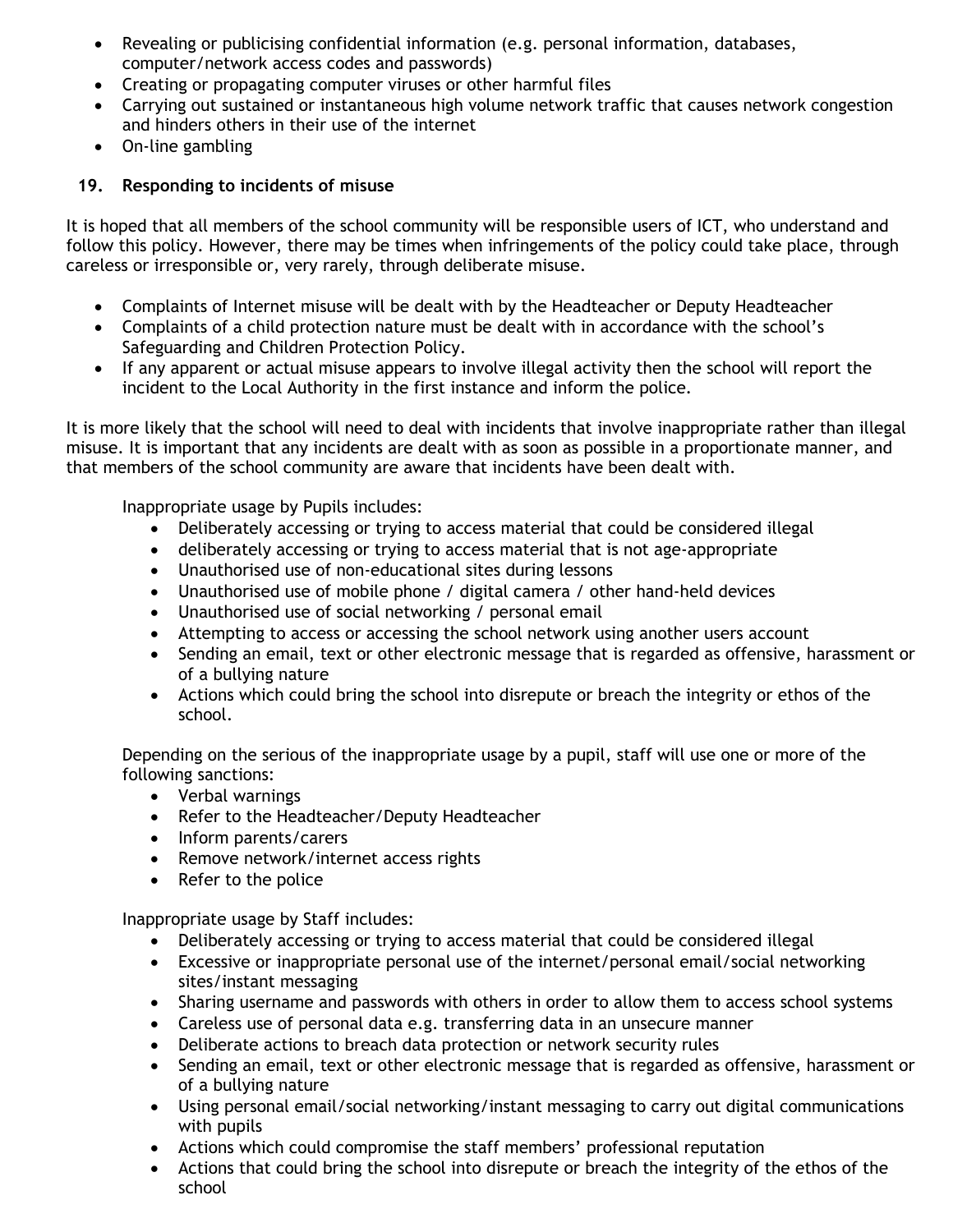- Deliberately accessing or trying to access offensive or pornographic nature
- Breaching copyright or licensing regulations

Depending on the serious of the inappropriate usage by a member of staff the Headteacher/Deputy Headteacher may use one or more of the following sanctions:

- Refer to the Local Authority/ICT Development Service or HR
- Refer to Technical Support staff for action re: filtering
- Disciplinary action
- Refer to police

#### **20. Responsibility for the Policy and Procedure**

The following section outlines the online safety roles and responsibilities of individuals and groups within the school:

#### **Role of the Governing Body**

The Governors are responsible for the approval of the Online Safety Policy and for reviewing the effectiveness of the policy. This will be carried out by the Governors receiving regular information about online safety incidents and monitoring reports.

A member of the Governing Body has taken on the role of Online safety Governor. The role of the Online safety Governor will include:

- $\circ$  regular communication/meetings with the Computing coordinator or Designated Safeguarding Lead
- o reporting to relevant Governors committee / meeting
- o attending relevant training
- $\circ$  regular monitoring of online safety incident logs
- o regular monitoring of filtering/change control logs

#### **Role of the Head Teacher and SLT**

The Head Teacher will:

- $\circ$  The Headteacher is responsible for ensuring the safety (including online safety) of members of the school community, though the day to day responsibility for online safety will be delegated to the Computing coordinator.
- o The Headteacher / Senior Leaders are responsible for ensuring that the Computing coordinator and other relevant staff receive suitable CPD to enable them to carry out their online safety roles and to train other colleagues, as relevant.
- $\circ$  The Senior Leadership Team will receive regular monitoring reports from the Computing coordinator at Senior Leadership meetings.

#### **Role of the Computing Coordinator**

The Computing Co-ordinator will:

- $\circ$  take day to day responsibility for online safety issues and has a leading role in establishing and reviewing the school online safety policies or documents
- $\circ$  works alongside the Designated Safeguarding Leads to ensure that all staff are aware of the procedures that need to be followed in the event of an online safety incident taking place.
- o provides training and advice for staff
- o liaises with the Designated Safeguarding Lead, Local Authority, ICT technician or any other relevant body in relation to online safety
- $\circ$  receives reports of online safety incidents and a log of incidents to inform future online developments.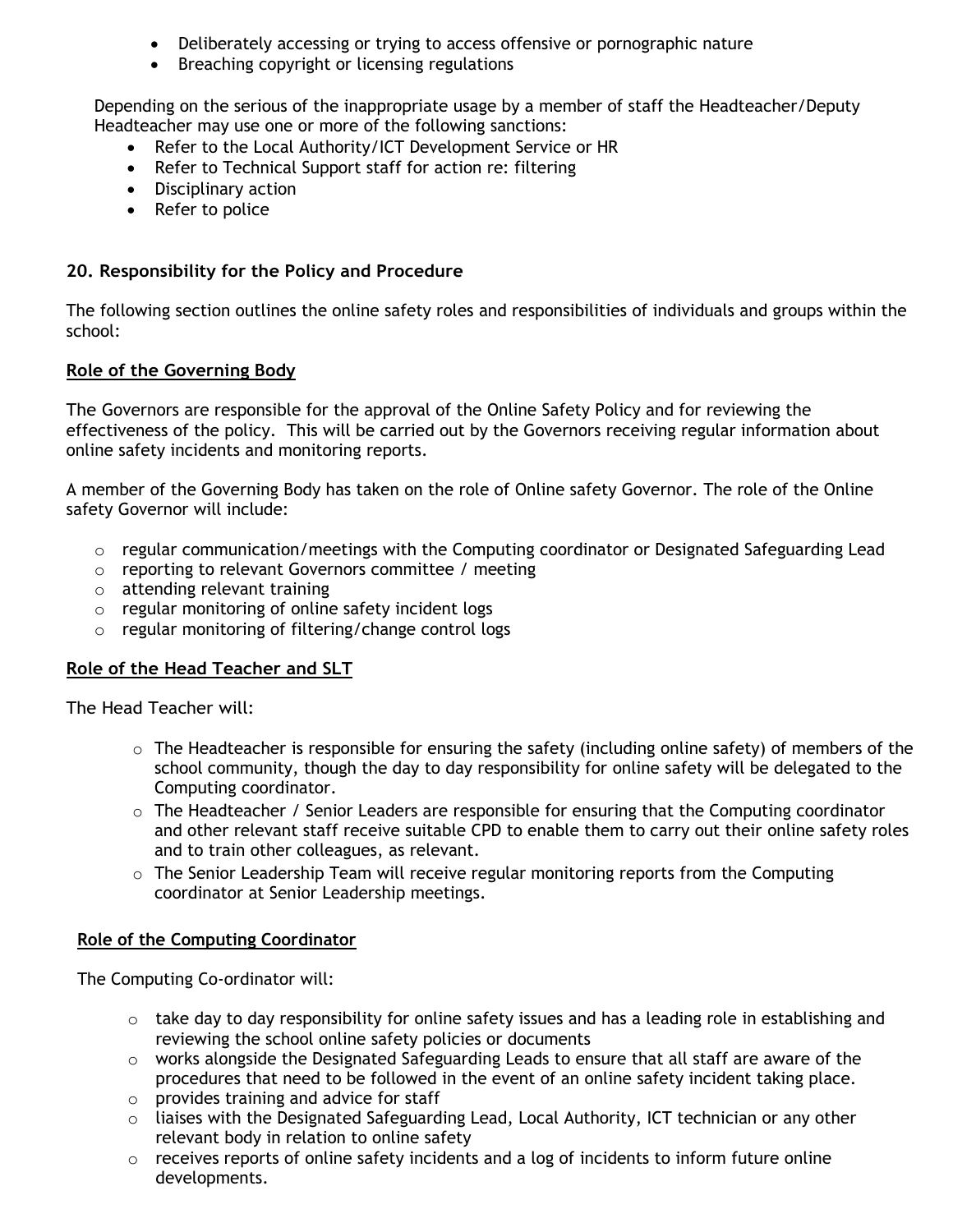- o meets regularly with the Safeguarding team to discuss current issues, review incident logs and filtering or change control logs
- $\circ$  attends relevant meetings of Governors where an update of on online safety is required
- $\circ$  reports regularly to the SLT

## **Role of the Network Manager/Technical staff:**

The ICT Technician, Headteacher and Computing coordinator are responsible for ensuring:

- $\circ$  that the school's technical infrastructure is secure and is not open to misuse or malicious attack
- $\circ$  that the school meets required online safety technical requirements and any Academy Trust, Local Authority or other relevant body Online Safety Policy or guidance that may apply.
- $\circ$  that users may only access the networks and devices through a properly enforced password protection policy
- $\circ$  the filtering policy, is applied and updated on a regular basis and is implemented and managed by Warwickshire County Council's broadband service.
- $\circ$  that all staff involved with school security of the network keep up to date with online safety technical information in order to effectively carry out their online safety role and to inform and update staff as relevant
- o that the use of the network, internet, shared files, remote access and email is regularly monitored in order that any misuse or attempted misuse can be reported to the Headteacher
- $\circ$  that monitoring software and systems are implemented and updated as agreed in our policies

# **Role of Teaching and Support staff**

Teaching and Support Staff are responsible for ensuring that:

- $\circ$  they have an up to date awareness of online safety matters and of the current Online safety Policy and practices
- $\circ$  they have read, understood and signed the Staff and Volunteer Acceptable Use Policy
- $\circ$  they report any suspected misuse or problem to the Headteacher/ Senior Leadership Team/Computing subject coordinator for investigation, action and consequences
- $\circ$  all digital communications with pupils and parents/carers should be on a professional level and only carried out using official school systems
- $\circ$  online safety issues are embedded in all aspects of the curriculum and other activities
- $\circ$  pupils understand and follow the online safety and acceptable use policies
- o pupils have a good understanding of research skills and the need to avoid plagiarism and uphold copyright regulations
- $\circ$  they monitor the use of digital technologies, mobile devices, cameras etc in lessons and other school activities (where allowed) and implement current policies with regard to these devices
- $\circ$  processes are in place for dealing with any unsuitable material that is found during internet searches and where internet use is pre-planned pupils should be guided to sites checked as suitable for their use

# **Role of the Designated Safeguarding Lead**

The Designated Safeguarding Lead should be trained in online safety issues and be aware of the potential for serious child protection or safeguarding issues to arise from:

- o sharing of personal data
- o access to illegal or inappropriate materials
- o inappropriate on-line contact with adults or strangers
- o potential or actual incidents of grooming
- o cyber-bullying
- o extremism and radicalisation
- o